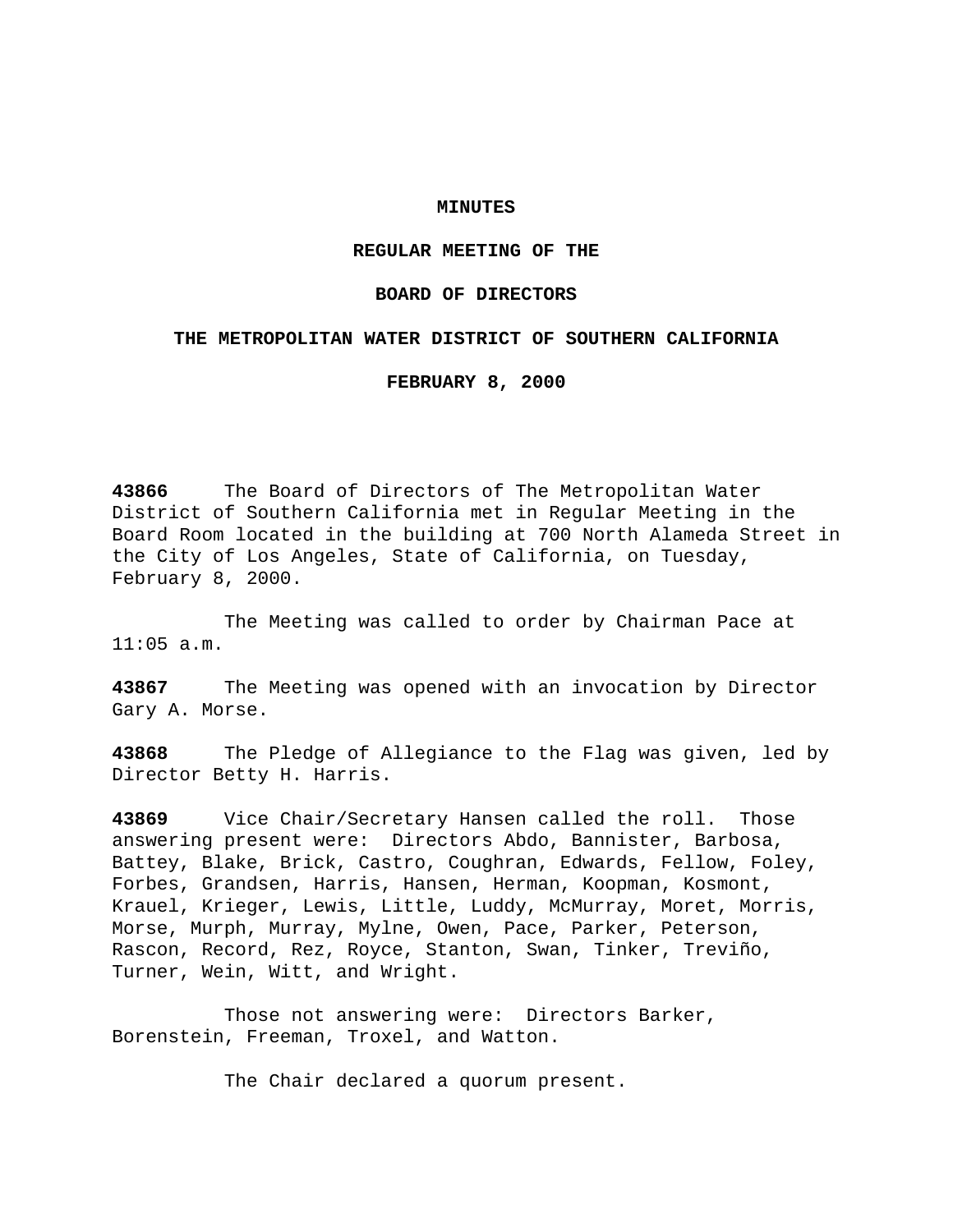**43870** Chairman Pace inquired if there were any additions to the agenda. There being none, the Chair declared only those matters listed on the agenda would be considered.

**43871** Chairman Pace invited members of the public to address the Board on matters within the Board's jurisdiction.

Eluid Martinez, Commissioner, Bureau of Reclamation, U.S. Department of the Interior, acknowledged the efforts of Metropolitan, particularly Chairman Pace, General Manager Gastelum, and Executive Assistant to General Manager Underwood, in working to bring together the California 4.4 Plan. Commissioner Martinez also acknowledged the ongoing efforts and work on other water management programs that involve Metropolitan and the Bureau. Mr. Martinez made reference to his inspection of Diamond Valley Lake, and his discussions with Central and West Basin districts on recycling matters. The Commissioner referred to his prior experiences in New Mexico regarding water management issues such as movement of water across state lines and the factors that states look to when evaluating these matters, such as imposing water conservation standards both on internal permittees and those who would move water out of the state. He emphasized that the Secretary of the Interior will look at efficiencies in water use in evaluating transfers and the California Water Plan. He stated that water rights administration issues have changed over the last ten years, and that having a law that allows water transfers is only a first step.

Chairman Pace and General Manager Gastelum presented a proclamation to Commissioner Martinez, acknowledging the work he has accomplished.

Director Murray withdrew from the Meeting at 11:32 a.m.

**43872** There being no objection, the Chair ordered the reading of the Minutes of the Meeting held January 11, 2000, dispensed with, a copy having been mailed to each Director.

Director Morris moved, seconded by Director Blake and carried, approving the foregoing Minutes as mailed.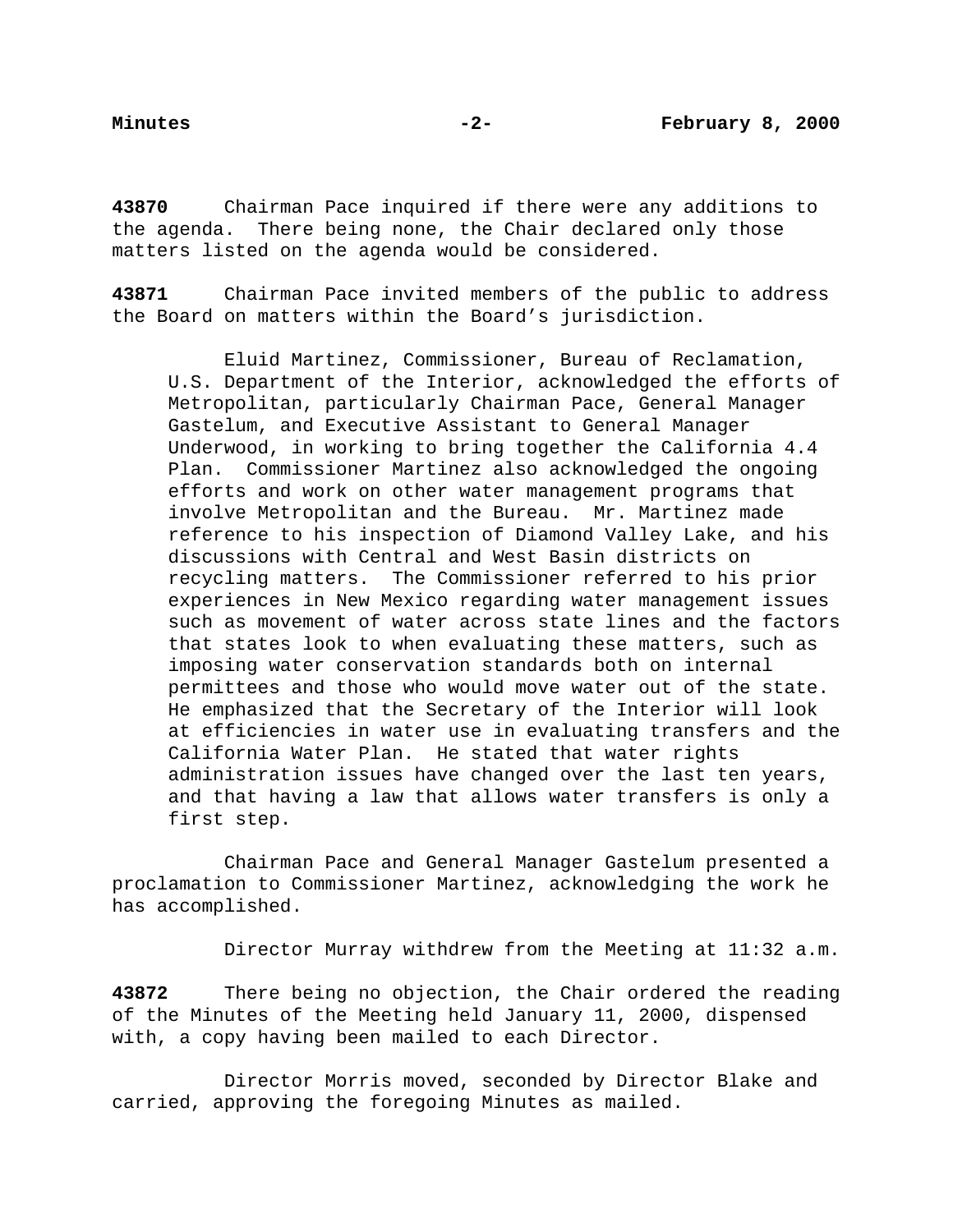**43873** The General Counsel's letter signed February 4, 2000, was presented, transmitting the credentials evidencing the appointment by Municipal Water District of Orange County of Ed Royce, Sr., as one of its representatives on Metropolitan's Board for a term ending December 31, 2002, replacing Robert J. Huntley.

General Counsel Taylor reported the credentials had been examined and found legally sufficient.

The Chair reported the Oath of Office had been administered to Mr. Royce on February 7, 2000, and ordered the Oath filed.

Following an introduction by Director Witt, Director Royce took his seat as a Director representing Municipal Water District of Orange County.

**43874** On behalf of the Board and in recognition of their outstanding services, Chairman Pace presented plaques to the following listed Directors, as follows:

| Henry S. Barbosa    | Board Vice Chairman<br>January 1999-January 2000                                  |
|---------------------|-----------------------------------------------------------------------------------|
| Timothy F. Brick    | Board Vice chairman<br>January 1998-January 2000                                  |
| Helen Z. Hansen     | Board Secretary<br>February 1999-February 2000                                    |
| James M. Rez        | Chair, Special Nominating Committee<br>June 1995-January 2000                     |
| Ted Grandsen        | Chair, Special Audit Committee<br>June 1997-January 2000                          |
| Francesca M. Krauel | Vice Chair, Special Audit Committee<br>January 1999-January 2000                  |
| George Wein         | Chair, Subcommittee on Organization<br>and Personnel<br>January 1999-January 2000 |
| Sergio Rascon       | Vice Chair, Subcommittee on<br>Organization and Personnel                         |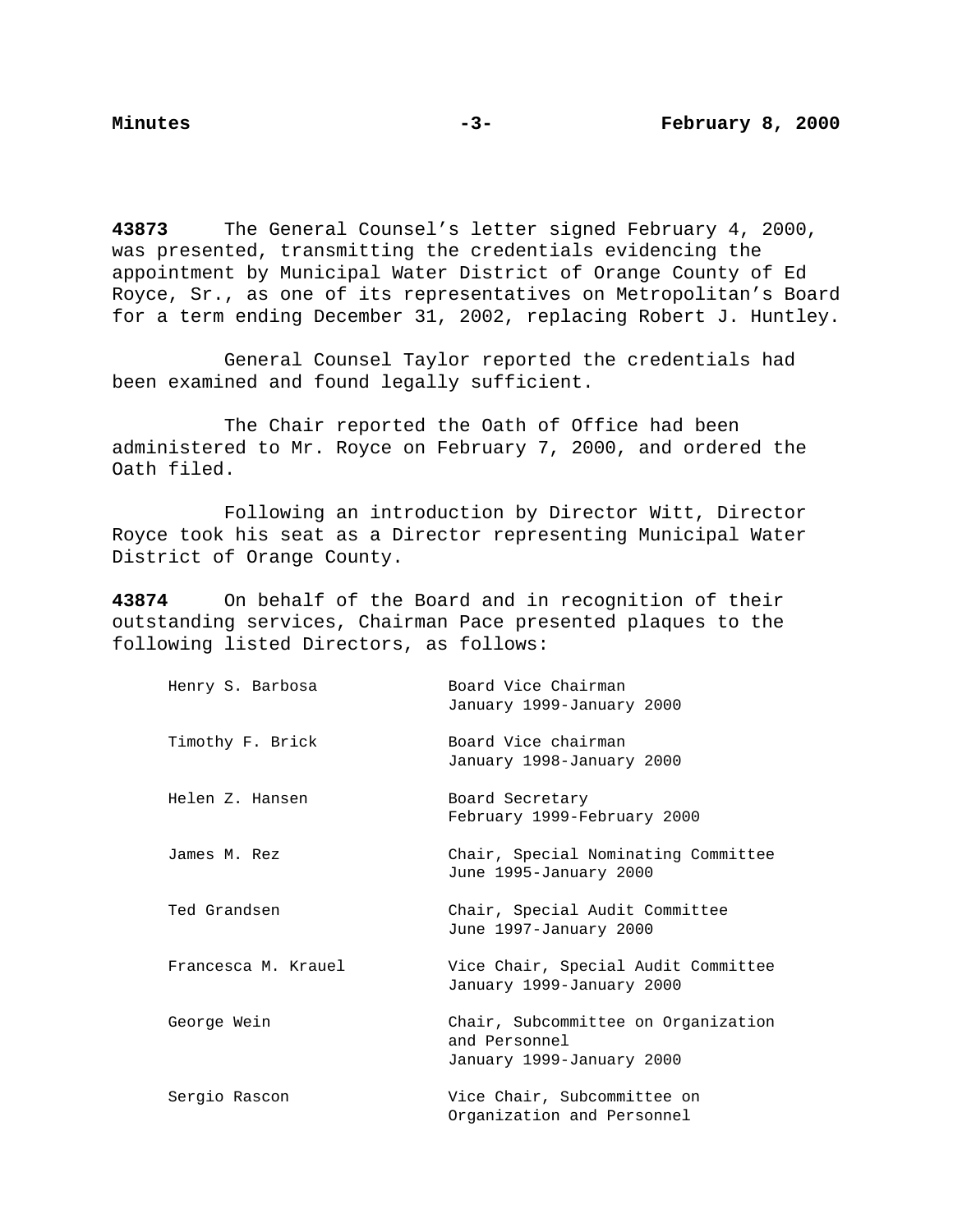January 1999-January 2000

**43875** Director Blake moved, seconded by Director Stanton and carried, approving the requests for sixty-day leaves of absence for Director Barker commencing January 24, 2000; and Director Tinker commencing February 29, 2000.

**43876** Special Nominating Committee Vice Chairman Fellow reported the committee, with four members present, met to consider the candidates for Board Secretary for the unexpired portion of the term ending December 31, 2000, to fill the vacancy created by the appointment of Director Hansen as Board Vice Chair. Director Fellow then moved the nomination of Director Thom Coughran for the position of Board Secretary. The motion was seconded by Director Blake.

The Chair called for other nominations from the floor. Hearing none, Director Mylne moved, seconded by Director Blake and carried, that the nominations be closed.

The Chair then called for a vote on the nomination of Director Coughran to fill the unexpired portion of the term ending December 31, 2000, as Board Secretary. The motion was voted upon and carried.

**43877** Director Blake moved, seconded by Director Murph and carried, approving the committee appointments as recommended by the Chair and approved by the Executive Committee, as follows:

Director Royce to the Legal and Claims and the Communications and Legislation Committees, and the Subcommittee on Real Property and Asset Management

Director Rez as Vice Chairman of the Legal and Claims Committee

Director Treviño to the Special Nominating Committee for a portion of term ending February 28, 2001

Director Rascon to the Special Nominating Committee for a term ending February 28, 2001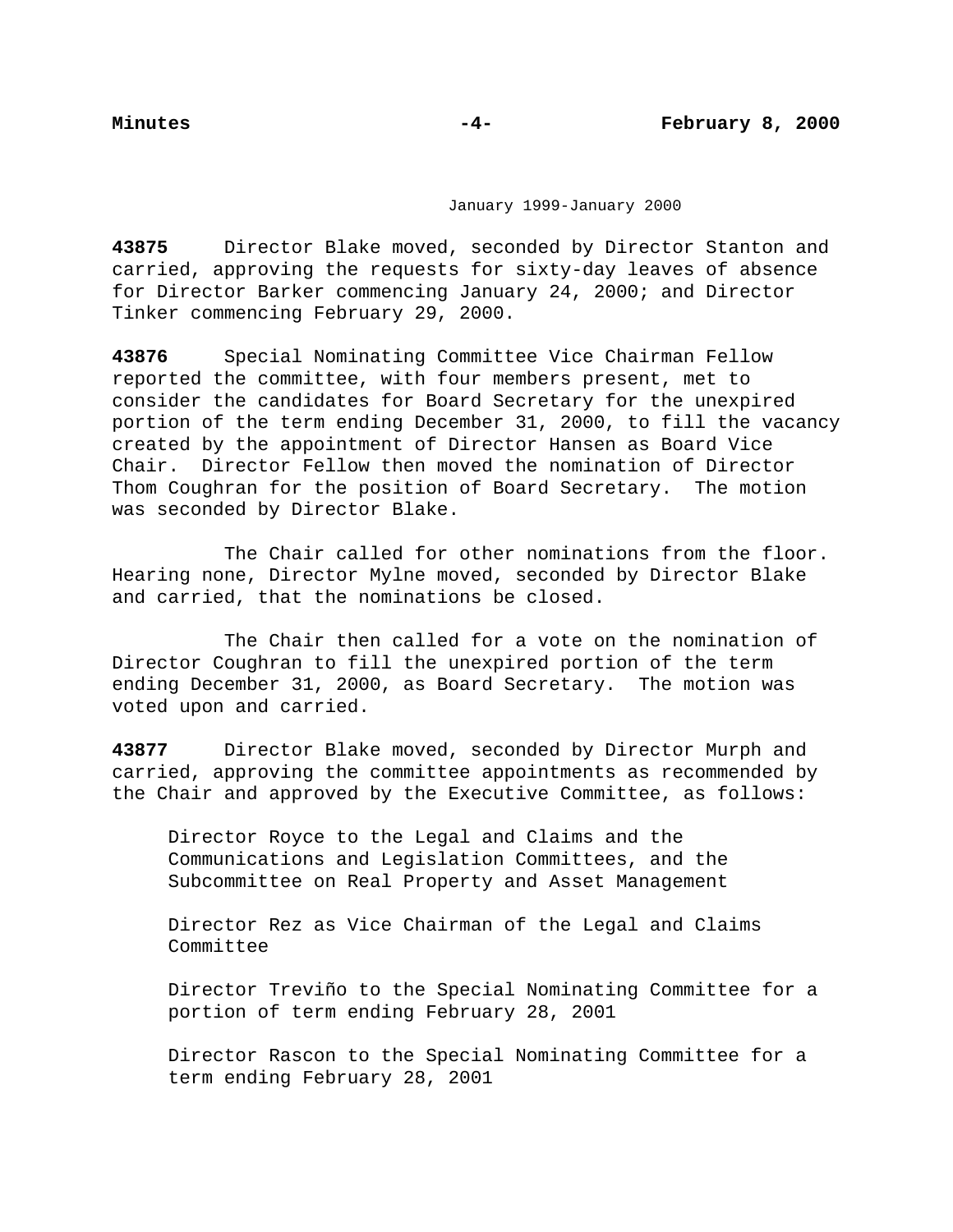Director Moret to the Special Nominating Committee for a term ending February 28, 2002

The Chair then stated the terms of the current members of the Special Nominating Committee are as follows:

Director Troxel (Chair)--term ends February 28, 2002 Director Fellow (Vice Chair)--term ends February 28, 2001 Director McMurray--term ends February 28, 2001 Director Turner--term ends February 28, 2000

The Chair announced the resignation of Director Moret from the Subcommittee on Real Property and Asset Management.

**43878** Chairman Pace reported that as part of the governance process and in conference with the Legislature who amended Section 52 of the Metropolitan Water District Act, it was agreed that the size of Metropolitan's Board would be reduced, using an allocation of five percent of assessed valuation instead of the current three percent. This reduction will take effect January 1, 2001. All agencies are entitled to a minimum of one representative. To ensure an uninterrupted operation of the Board, Chairman Pace announced he is sending letters to the governing or appointing authorities of the affected agencies and cities so they can begin planning for this transition, and asked that he receive responses no later than May 1. The affected agencies and cities are as follows:

Calleguas Municipal Water District Central Basin Municipal Water District City of Los Angeles Coastal Municipal Water District Inland Empire Utilities Agency Municipal Water District of Orange County San Diego County Water Authority Upper San Gabriel Valley Municipal Water District West Basin Municipal Water District Western Municipal Water District of Riverside County

Chairman Pace reported on events in which he participated on behalf of Metropolitan, as follows: As part of the development of the Office of Ethics, he attended a workshop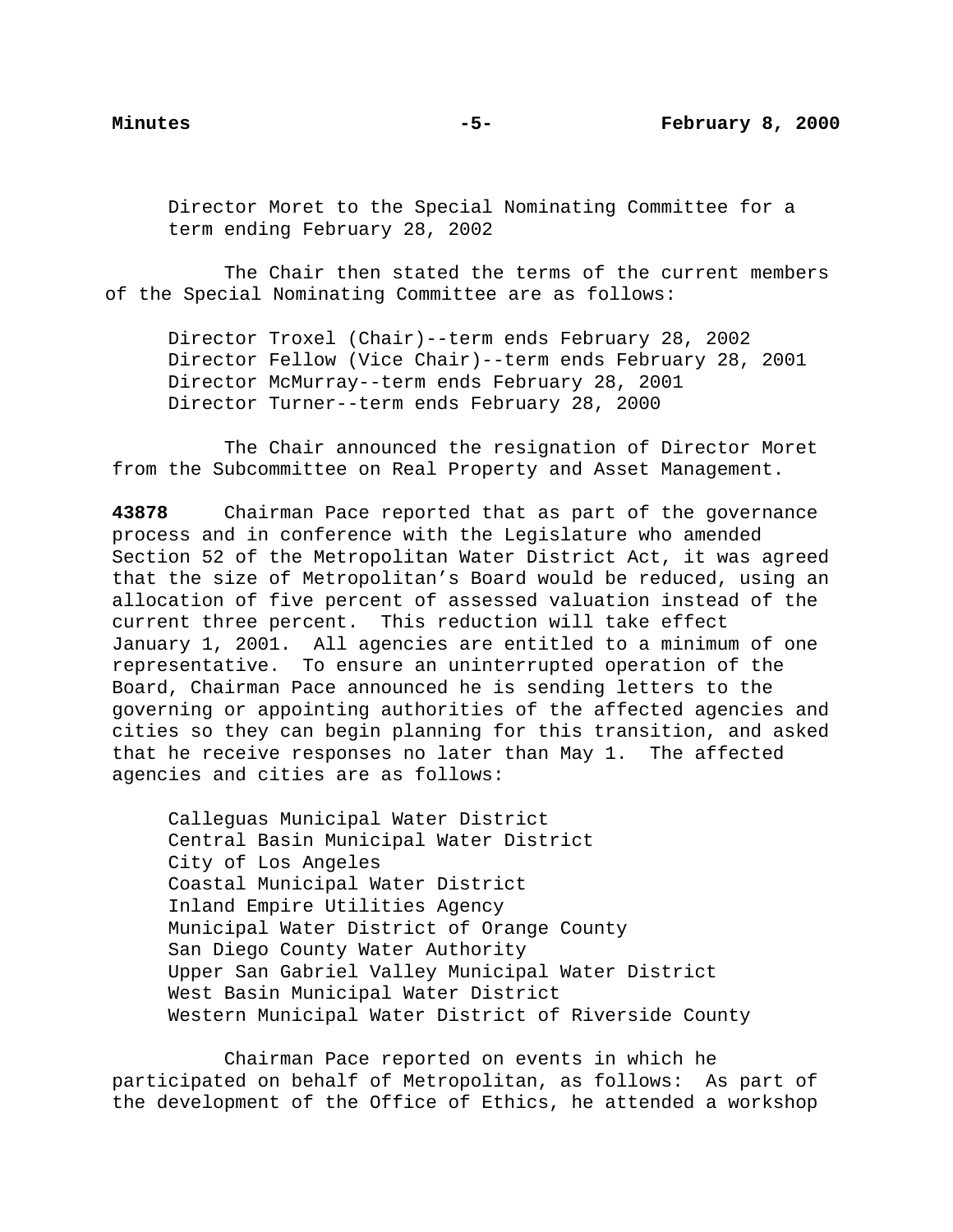conducted by Michael Josephson for management employees, and stated that one has been scheduled for the Board on February 14. Chairman Pace referred to his meetings with Congresswoman Grace Napolitano regarding the uranium tailings in Moab, Utah, and her efforts to have them removed to protect the Colorado River supplies. On Friday, February 11, U.S. Secretary of Energy Bill Richardson will hold a ceremony at Metropolitan's Weymouth Filtration Plant to sign a memorandum of understanding regarding the Department of Energy's leadership in moving the uranium mill tailings away from the Colorado River at Moab. On a recent inspection trip to the Colorado River with members from Central Basin Municipal Water District, a main issue of concern was MTBE, a gasoline additive that has leaked into some of the water supplies in Southern California. The Chair reported on the ongoing efforts with the Federal government to remove MTBE from gas in order to eliminate possible adverse effects on the water supply.

**43879** Strategic Plan Steering Committee Chairman Kosmont gave a report from the joint meeting of the Strategic Plan Steering Committee and the member agency managers held on February 2. He made reference to the proposals received by the committee, including discussion from the Managers' workgroup, the Northern group of agencies and cities, and San Diego County Water Authority. Director Kosmont stated the difficult issues of rate structure are now coming to the forefront, and staff has been requested to prepare background material on the topics of peaking and preferential rights. The steering committee requested that any further proposals to be submitted should be received by February 17, and the proposals are to be accompanied with a list of key policy issues and each should provide an analysis of how the proposal relates to key policies. With the aid of slides, Director Kosmont reported on the revised schedule and milestones for the strategic planning process. He made reference to the next meeting of the committee the week of March 6, to be followed by a Board workshop in March which will be facilitated by Vic Fazio. Reference was also made to the April schedule; and Director Kosmont stated at the April meeting, the Board may adopt a preferred alternative and provide direction to the staff.

Director Wein withdrew from the Meeting at 11:58 a.m.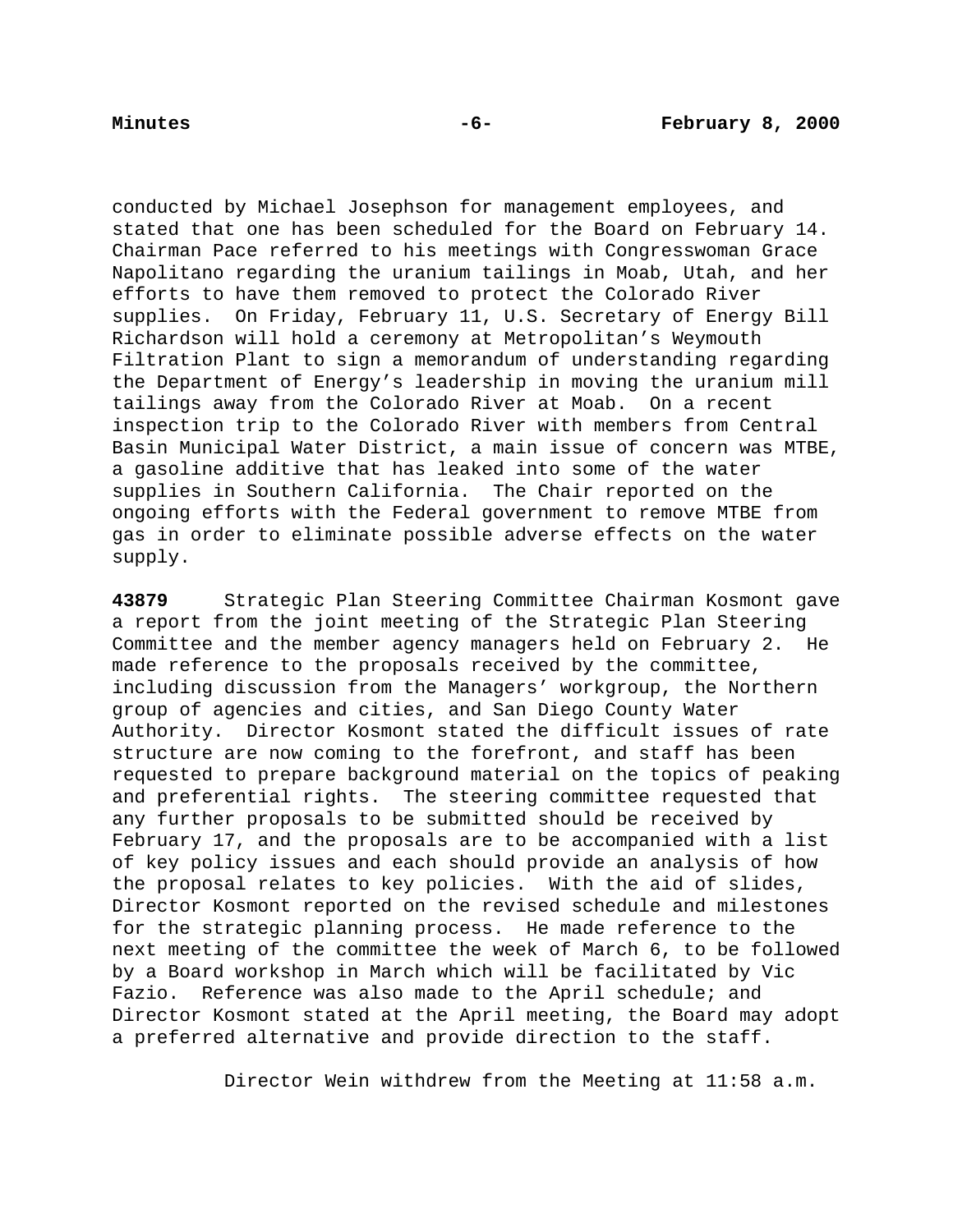Director Parker referred to the San Diego County Water Authority's proposal which was distributed at an earlier Strategic Plan Committee meeting, but not yet approved by the Authority's board due to the timing of meetings. However, he stated the Authority's board since then had a special meeting where it authorized the distribution of the documents which are intended to serve as a basis of discussion. The proposal was distributed to all Directors at today's meeting.

Director Barbosa withdrew from the Meeting at 12:05 p.m.

**43880** Special Committee on Ethics Chairman Coughran thanked the committee members for their efforts in bringing together a policy regarding the Office of Ethics. However, Director Coughran reported that this item was tabled by the Executive Committee, to be brought back to the Board in March, because of concerns and issues raised by San Diego. These concerns will be considered at the February 22 meeting of the committee, and the policy will be brought back to the Board in March for consideration and adoption. Director Coughran stated he expects the committee to have its work done by April to fulfill the sunset date set for completion. Director Coughran reminded Directors of the February 14 ethics workshop and encouraged all to attend.

**43881** Board Executive Officer Ivey reported that the Carver principles will be brought before the Subcommittee on Rules on February 22 and to the Board at its March meeting.

**43882** Regarding the Colorado River matters, General Manager Gastelum referred to his activity report for January dated February 8, 2000, which is at each Director's place, giving an update on the Colorado River negotiations.

**43883** Water Planning and Resources Committee Chairman Owen reported the committee heard a detailed report on Bay-Delta matters, but the fish-related problem is the primary topic being considered and the committee has encouraged staff to pursue this matter.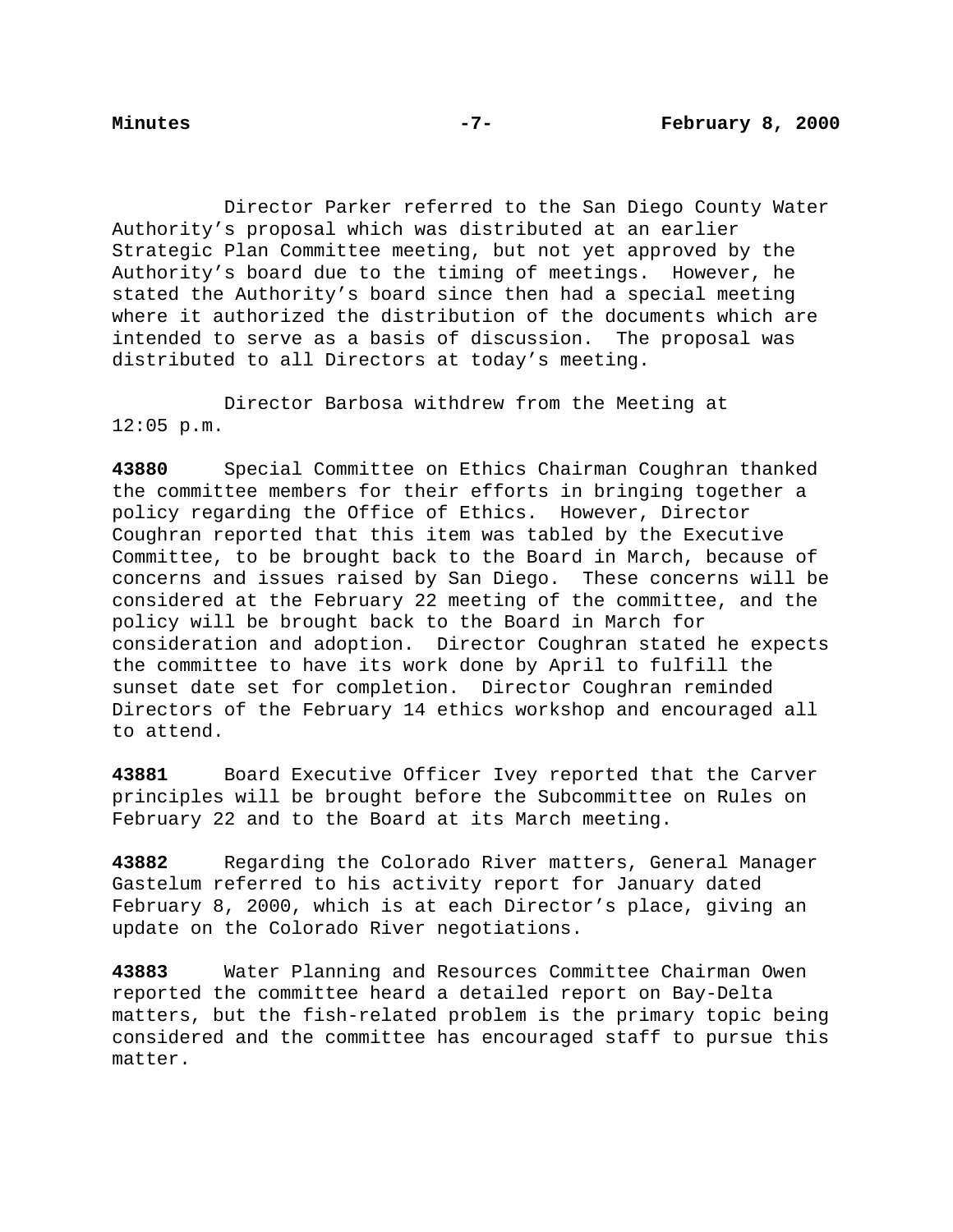Director Blake reminded Directors of the CALFED briefing to be sponsored by ACWA on February 10, 2000, at Metropolitan's Headquarters, and urged all Directors to attend.

Director Murray returned to the Meeting at 12:11 p.m.

**43884** General Manager Gastelum referred to his written activity report dated February 8, 2000, which was distributed earlier. Regarding the presence of perchlorate in the Colorado River water, Mr. Gastelum reported he has raised the issue with Felicia Marcus, Region 9 EPA Administrator, and Pat Mulroy, Manager of Southern Nevada Water Authority, who stated they are approaching the problem diligently and they would solve it. Recent indications have shown there is no perchlorate moving to the Colorado River from the source north of Las Vegas, and they are confident that this matter will be under control.

**43885** General Counsel Taylor reported that the briefs in the wheeling case have been filed, and on March 7, 2000, at 1:00 p.m. (subsequently changed to 8:00 a.m.) the Court of Appeals will be hearing oral arguments on the wheeling case.

**43886** The reports of the Standing Committees are as follows:

On behalf of the Executive Committee, Chairman Pace had no further report.

Director Wein returned to the Meeting at 12:15 p.m.

Budget and Finance Committee Chairman Bannister had nothing further to report.

Engineering and Operations Committee Chairman Luddy requested that Agenda Item 9-3 be added to the Consent Calendar. General Counsel Taylor reported that in the 9-3 Board letter, it erroneously stated the contract be awarded to Shea Construction, Inc. instead of J.F. Shea Co., Inc., and asked that this be noted when approved.

Legal and Claims Committee Chairman Morse reported that in closed session the committee approved Agenda Items 9-4 through 9-6, and requested that they be added to the Consent Calendar.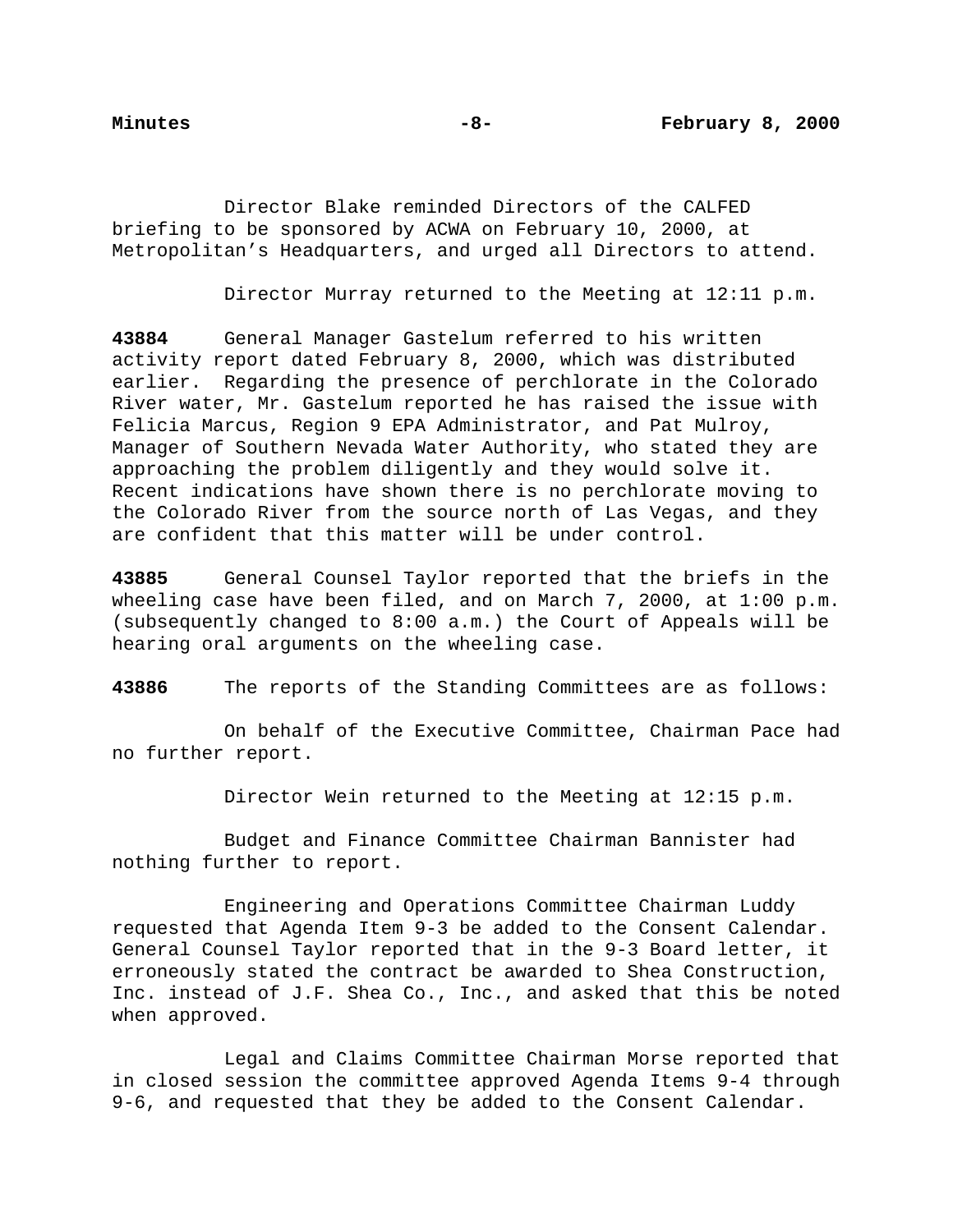Communications and Legislation Committee Chairman Peterson reported the committee had a lively discussion on the issue of allowing high school children to participate in a Colorado River tour, as requested by Eastern Municipal Water District. The committee voted unanimously to allow this request as an experiment, but the policy still remains that a participant is to be over the age of 18. The committee was also shown the new format of the outreach videos, which are very user friendly, and it is hoped they will be used on local cablevision.

Water Planning and Resources Committee Chairman Owen reported that about two years ago the Board had approved going ahead with fourteen projects in the Local Resources Program and the committee is approaching the end of that process with the approval of the three that are on today's Board agenda. Director Owen therefore requested that Agenda Items 9-1 and 9-2 be added to the Consent Calendar. (Agenda Items 8-3, 9-1, and 9-2, all relating to the Local Resources Program, were subsequently removed from the Consent Calendar for separate discussion.) Director Owen stated that the committee was briefed on Metropolitan's desalination activities. The committee directed staff to come back at a later date with an update on what has changed since 1995 when the desalination policy was established. The committee also requested staff to provide proposed modifications if required. Director Owen reminded Directors of the joint meeting of the Legal and Claims and Water Planning and Resources Committees to be held on February 22, at 1:00 p.m. to discuss State Water Project management issues.

**43887** Director Swan requested that Agenda Item 8-5 be taken off the Consent Calendar for separate discussion.

Director Swan moved, seconded by Director Blake and carried, and the Board approved the Consent Calendar Items, **M.I. 43888** through **M.I. 43897**, as follows:

**43888** Authorized the General Manager to enter into a threeyear agreement, in the amount not to exceed \$400,000 per year, with United Testing & Inspection, Inc., to provide supplemental technicians and inspectors in accordance with Request for Proposals (RFP) 419, for testing and inspection of soils,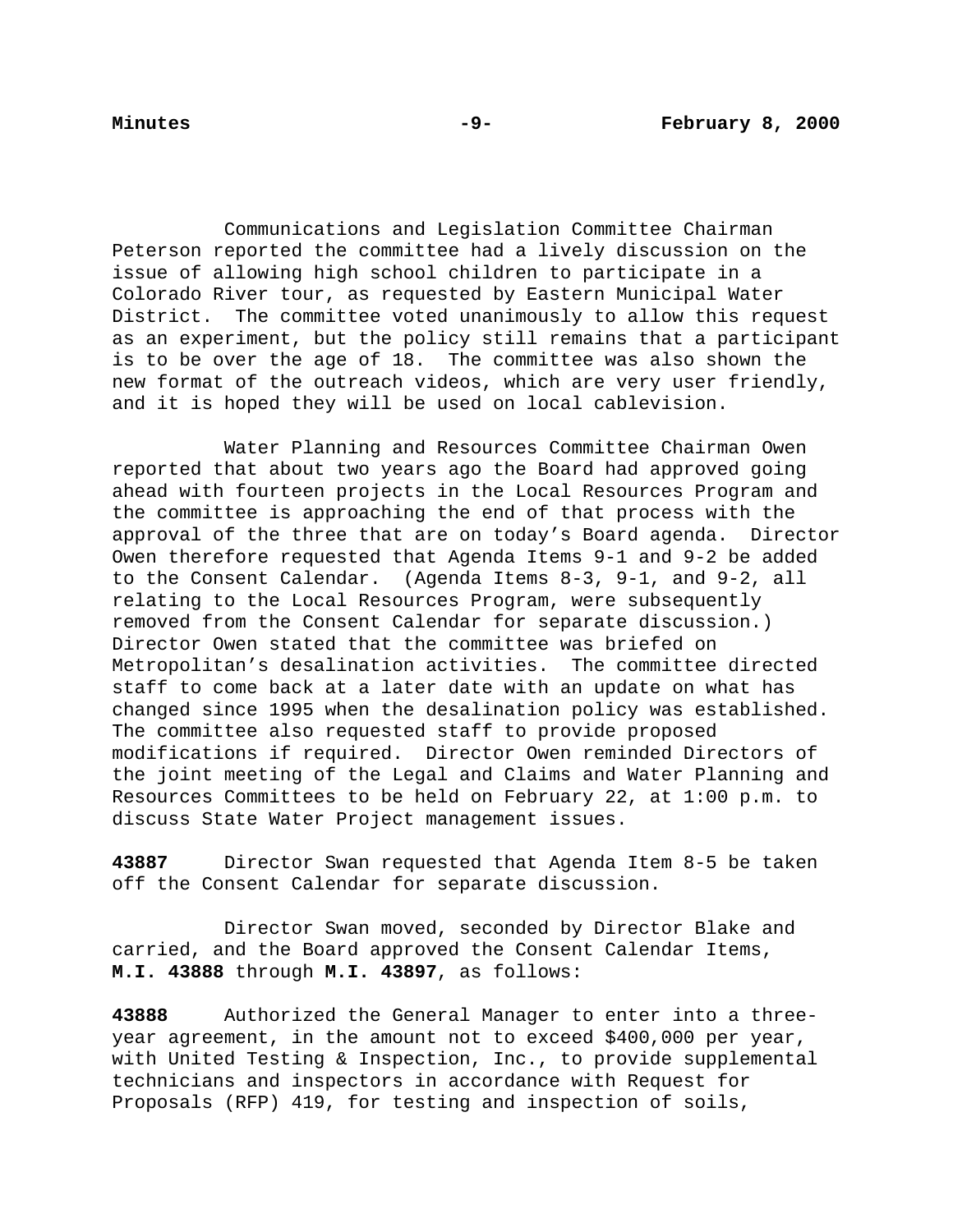concrete, asphalt and miscellaneous materials on Capital and Operations and Maintenance construction projects, as set forth in the letter signed by the General Manager on January 21, 2000. United has been selected through a competitive process under RFP 419.

**43889** The Board (1) approved No. 2 in Appropriation No. 15335, an increase of \$673,200 to a total amount of \$2,148,200, from the Pay-As-You-Go Fund, for financing five additional proposed capital projects costing less than \$250,000 each for fiscal year 1999-2000; and (2) determined that the proposed minor capital projects qualified for a Categorical Exemption pursuant to the California Environmental Quality Act, as set forth in the letter signed by the General Manager on January 24, 2000.

**43890** Authorized the General Counsel to amend the contract with Harkins Cunningham for an additional \$150,000 to complete negotiation of quantification issues for California's share of the Colorado River, as set forth in the letter signed jointly by the General Counsel on January 20, and the General Manager on January 21, 2000.

**43891** The Board (A) granted conditional approval, as defined in Administrative Code Section 3100(b), for Annexation No. 66 concurrently to Calleguas Municipal Water District and Metropolitan, conditioned upon receipt in full of annexation charge payment of \$27,117.92 to Metropolitan if subject annexation is completed by December 31, 2000, or if completed after said date, at the then annexation current charge rate, as set forth in Attachment 1 to the General Manager's letter signed on January 21, 2000; (B) subject to approval of Item (A), approved Calleguas' proposed Annexation No. 66 Plan for Implementing Water Use Efficiency Guidelines set forth in Attachment 2 of the foregoing letter; and (C) subject to the approval of Items (A) and (B), approved the Resolution of Intention **(Resolution 8669)** to impose water standby charges within the proposed annexation territory, substantially in the form of Attachment 3 to the foregoing letter; said Resolution entitled:

**RESOLUTION OF THE BOARD OF DIRECTORS OF THE METROPOLITAN WATER DISTRICT OF SOUTHERN CALIFORNIA GIVING NOTICE OF**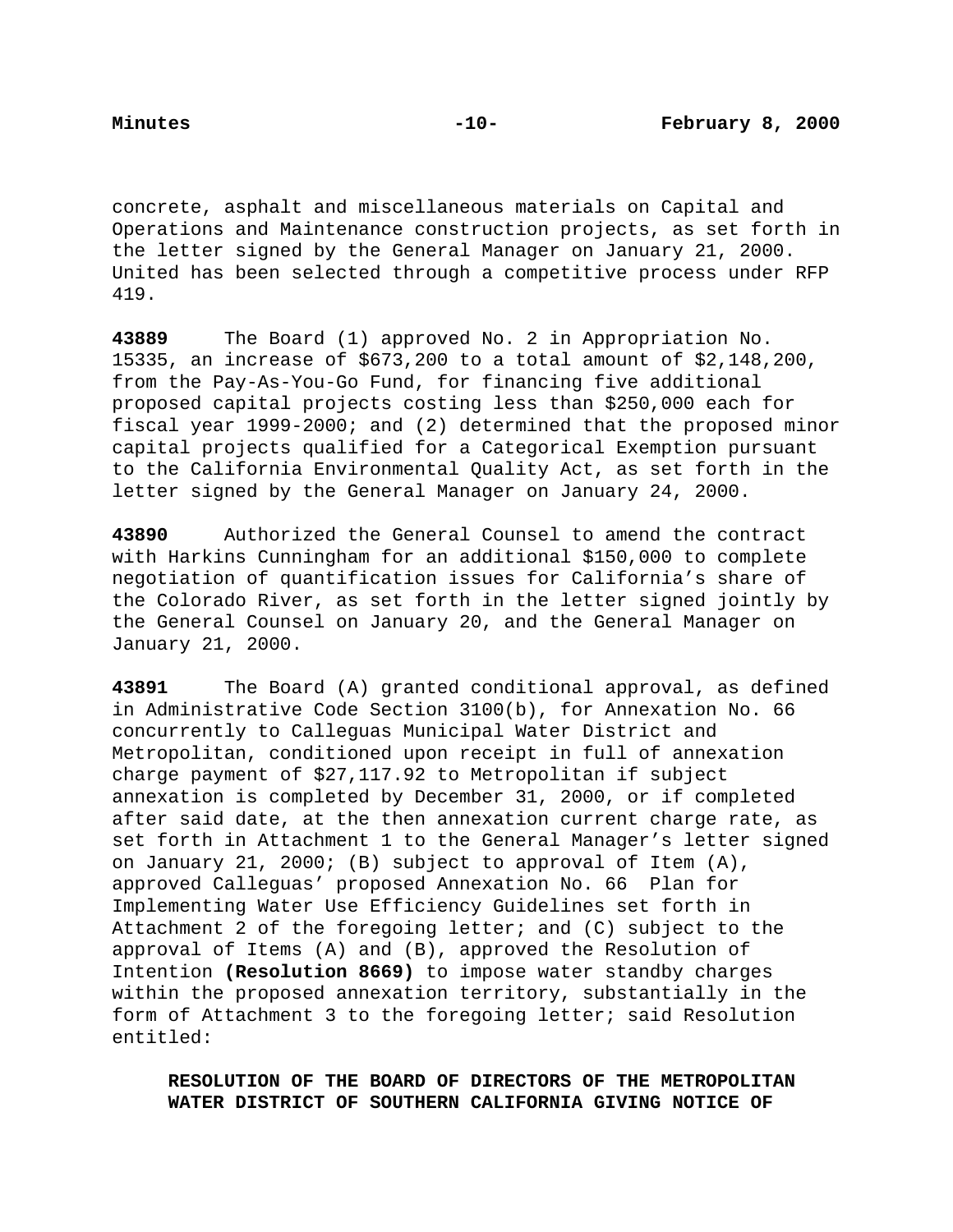# **INTENTION TO IMPOSE WATER STANDBY CHARGE CONTINGENT UPON ANNEXATION**

**43892** Authorized (A) Appropriation No. 15351 in the amount of \$1,484,000 from the Pay-As-You-Go Fund for the replacement of current Pyramid Nile enterprise servers; and (B) the General Manager to award a contract for design and migration consulting services in an amount not to exceed \$879,000, as set forth in Attachments 1 and 2 to the General Manager's letter signed on January 21, 2000. Hardware purchase or lease was previously authorized as part of the fiscal year 1999-2000 operating equipment budget.

**43893** Approved the amendment to Administrative Code Section 2204 as set forth in Attachment 1 to the Board Chairman's letter signed on January 25, 2000, which will make the Vice Chairs ex officio members of standing and special committees.

**43894** Awarded a construction contract in the amount of \$15,397,000 to the low bidder, J.F. Shea Co., Inc., (changed from Shea Construction, Inc.) to perform the construction of the Mentone Pipeline of the Inland Feeder Project, as set forth in the letter signed by the General Manager on January 24, 2000.

Directors Krauel, Lewis, Parker, Tinker, and Turner requested to be recorded as voting no.

**43895** Authorized settlement in Metropolitan Water District et al. v. Aera Energy et al., Orange County Superior Court Case No. 796705, facilitating transfer of 25 acres of wetlands in Bolsa Chica to the California State Lands Commission, as set forth in the revised confidential letter signed jointly by the General Counsel and the General Manager on February 3, 2000.

**43896** Authorized proposed settlement of construction claims filed by Atkinson, Washington and Zachery (AWZ) relating to construction of the West Dam, Saddle Dam and Forebay of the Diamond Valley Lake (Eastside Reservoir) Project, as set forth in the confidential letter signed jointly by the General Counsel and the General Manager on January 27, 2000.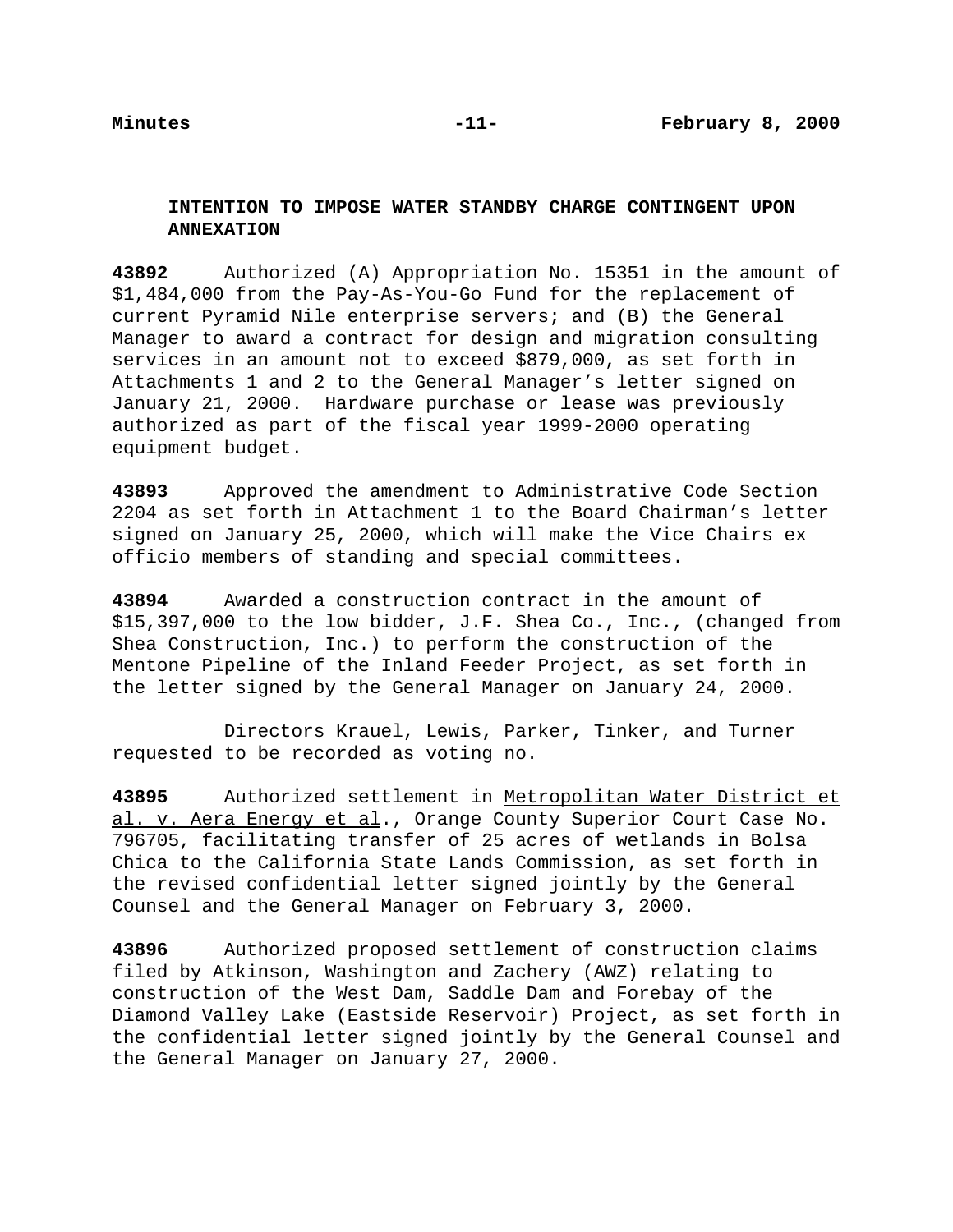**43897** Authorized proposed settlement of drill and grout claims filed by Kiewit-Granite relating to construction of the East Dam of the Diamond Valley Lake (Eastside Reservoir) Project, as set forth in the confidential letter signed jointly by the General Counsel and the General Manager on February 4, 2000.

**43898** Due to the discussion on the Local Resources Program, the Chair removed Agenda Items 8-3, 9-1, and 9-2 from the Consent Calendar, and considered them together in a separate motion.

- Item 8-3 Certify review and consideration of the Negative Declaration for the Rincon del Diablo Recycled Water Program; and authorize entering into an agreement with the San Diego County Water Authority and the Rincon del Diablo Municipal Water District to implement the program.
- Item 9-1 Certify review and consideration of the Negative Declaration for the Capistrano Valley Non-Domestic Water System Expansion Project; and authorize entering into an agreement with the Municipal Water District of Orange County and the Capistrano Valley Water District to implement the project.
- Item 9-2 Certify review and consideration of the Negative Declaration for the Encina Basin Water Reclamation Project--Phase 2 Expansion; and authorize entering into an agreement with the San Diego County Water Authority and the Carlsbad Municipal Water District to implement the project.

Director Little referred to the above three local projects and stated they do not contain the provision that would discontinue a subsidy if it is no longer necessary. Prior agreements have contained such a provision. A provision should be added that would discontinue the subsidy if the project no longer needs the subsidy.

Director Owen referred to the above three projects and indicated that they were approved on the terms that were provided for in the Request for Proposal (RFP), and those agencies have relied upon that in putting together the projects.

Director Turner indicated that under the program, Metropolitan audits the projects and when they reach zero, they are no longer subsidized.

Director Krauel withdrew from the Meeting at 12:00 p.m.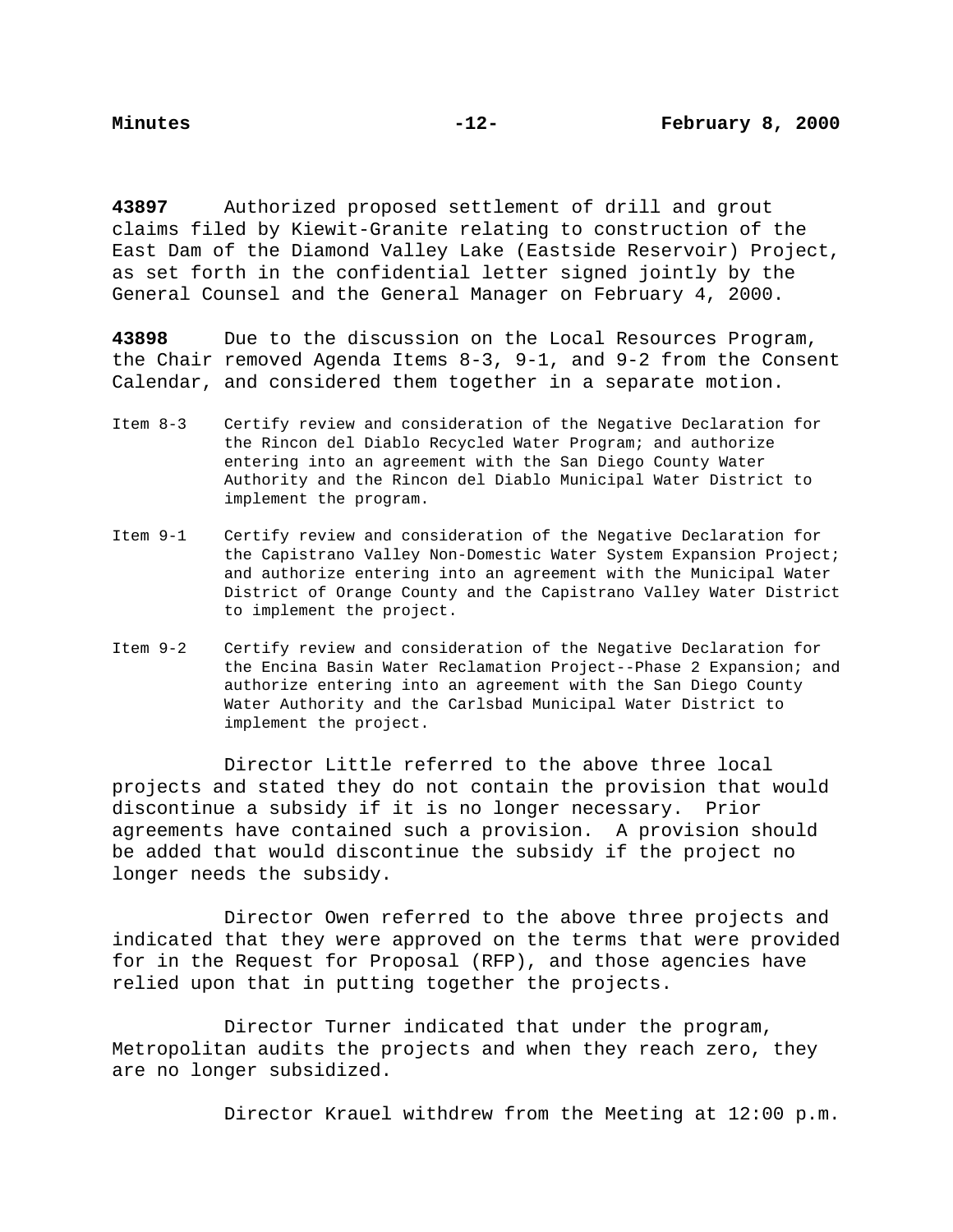A lengthy discussion ensued to clarify the issue of subsidizing the local projects.

Directors Herman and Kosmont withdrew from the Meeting at 12:40 p.m.

Referring to the three projects for approval today, Director Little emphasized that Metropolitan should not subsidize these projects if they result in a profit for the member agency.

Stephen Arakawa, Acting Manager of Water Resource Management, stated that these projects are set on defined schedules of contribution and do not include provisions for adjustments because they were selected on a competitive basis. The fourteen projects selected under the RFP are different from previous projects.

Director Owen referred to the history of the RFP process and stated it is not fair to change the terms now. In the future they may wish to revisit the terms, but that the fourteen projects already approved should be finalized.

Andrew Sienkiewich, Section Manager of Resource Procurement, described the RFP process that the Board approved in 1998 and stated it was intended to rely on an array of other factors that provided selection of the most competitive projects.

Director Morris then moved, seconded by Director Foley and carried, approving the three items relating to the Local Resources Program (LRP), as follows:

Item 8-3 The Board (A) reviewed and considered the information provided in the Rincon del Diablo Recycled Water Program project's mitigated Negative Declaration and adopted the lead agency's findings related to the project; and (B) authorized the General Manager to execute a LRP agreement for this project to provide incentive payments over 11 years that begin at \$250 per acre-foot and that incrementally decrease in subsequent years. The payment in year 11 would be \$15 per acre-foot, as set forth in the letter signed by the General Manager on January 24, 2000.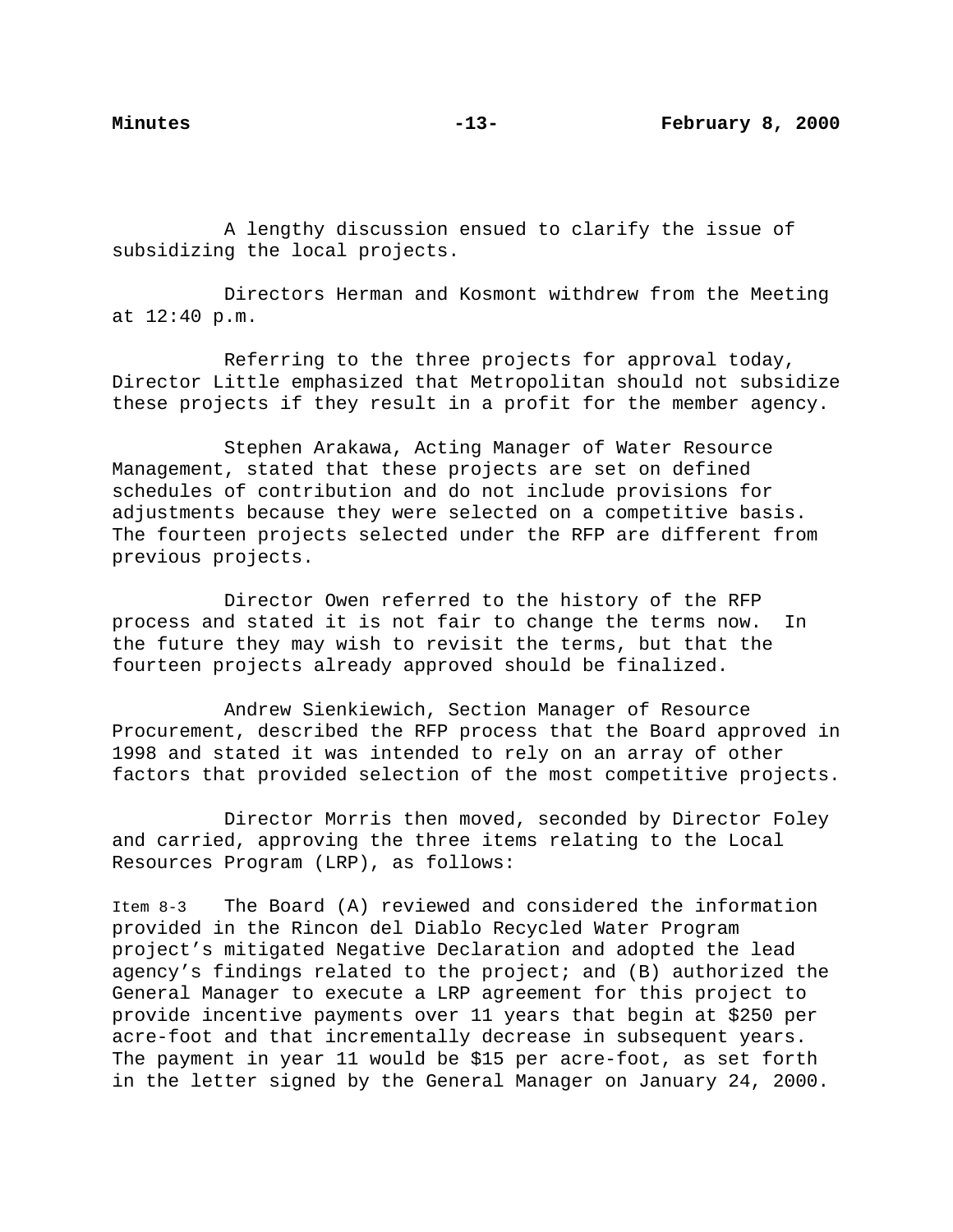Item 9-1 The Board (A) reviewed and considered the information provided in the Capistrano Valley Non-Domestic Water System Expansion Project's mitigated Negative Declaration and adopted the lead agency's findings related to the project; and (B) authorized the General Manager to execute a LRP agreement for this expansion project to provide incentive payments of \$150 per acre-foot over 25 years, as set forth in the letter signed by the General Manager on January 24, 2000.

Item 9-2 The Board (A) reviewed and considered the information provided in the Encina Basin Water Reclamation Project--Phase 2 Expansion mitigated Negative Declaration and adopted the lead agency's findings related to the Phase 2 project; and  $(B)$ authorized the General Manager to execute a LRP agreement that combines both Phases 1 and 2 of the Encina Basin Water Reclamation Project to provide incentive payments that begin at \$210 per acre-foot in fiscal year 2000-01 and are incrementally reduced in future years. The payment in fiscal year 2018-19 (last year) would be \$100 per acre-foot, as set forth in the letter signed by the General Manager on January 24, 2000.

Directors Royce and Witt requested to be recorded as abstaining on Item 9-1.

Directors Lewis, Parker, Tinker, and Turner requested to be recorded as abstaining on Items 8-3 and 9-2.

Directors Castro, Luddy, Moret, and Wein requested to be recorded as abstaining on Items 8-3, 9-1, and 9-2.

Directors Lewis, Rascon, and Tinker withdrew from the Meeting at 1:10 p.m.

**43899** Regarding the medical insurance coverage for domestic partners through the Public Employees' Retirement System (PERS), Director Swan stated that the California Legislature has authorized as a discretionary basis to PERS that domestic partners be offered health benefits. These are benefits heretofore only offered to married people. He respects the rights of people to have relationships, and he requested that all people be put on an equivalent basis. Director Swan therefore moved that the recommendation in the General Manager's letter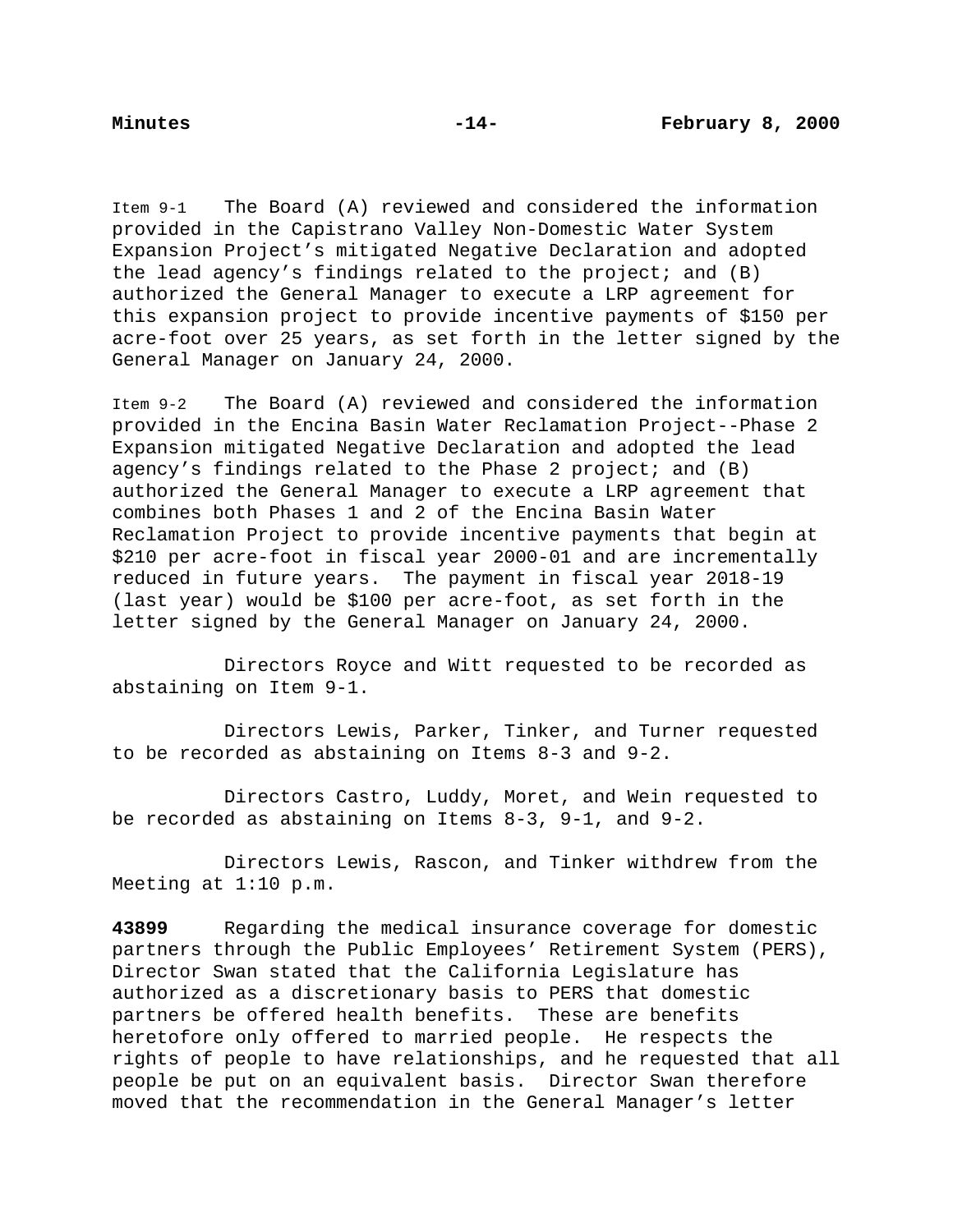signed on January 21, 2000, to adopt a Resolution amending the PERS contract to include registered domestic partnerships' medical coverage be amended to add that the couples who certify that they have a domestic partnership arrangement should also enter into a community property arrangement consistent with married couples. The motion was seconded by Director Royce.

In answering a question, General Counsel Taylor stated this matter is preempted by statute, and that the statute was a comprehensive one which precludes the ability to do what Director Swan is offering in his motion.

Director Abdo requested that the Board follow up on whatever action it has already taken by allowing domestic partnership within the Metropolitan structure. The Board agreed to offer the same benefits to domestic partners under the rules and for health benefits to be added to the package; therefore, it should approve this implementing action.

Director Coughran withdrew from the Meeting at 1:14 p.m.

Director Luddy therefore moved a substitute motion, seconded by Director Moret, adopting **Resolution 8670** amending the Public Employees' Retirement System contract to include registered domestic partnerships medical coverage, as set forth in the letter signed by the General Manager on January 21, 2000, said Resolution entitled:

**RESOLUTION ELECTING TO BE SUBJECT TO SECTION 22873 OF THE PUBLIC EMPLOYEES' MEDICAL AND HOSPITAL CARE ACT**

The Chair called for a vote on the motion.

The following is a record of the vote on the motion:

Ayes: Calleguas Municipal Water District (Aye: Dir. Grandsen. Absent: Dir. Borenstein. 3,813 votes), Central Basin Municipal Water District (Dirs. Morse and Treviño, 4,046 votes), Compton (Dir. Murph, 176 votes), Eastern Municipal Water District (Dir. Record, 1,857 votes), Glendale (Dir. Rez, 1,191 votes), Inland Empire Utilities Agency (Aye: Dir. Koopman. Absent: Dir. Troxel. 3,507 votes), Las Virgenes Municipal Water District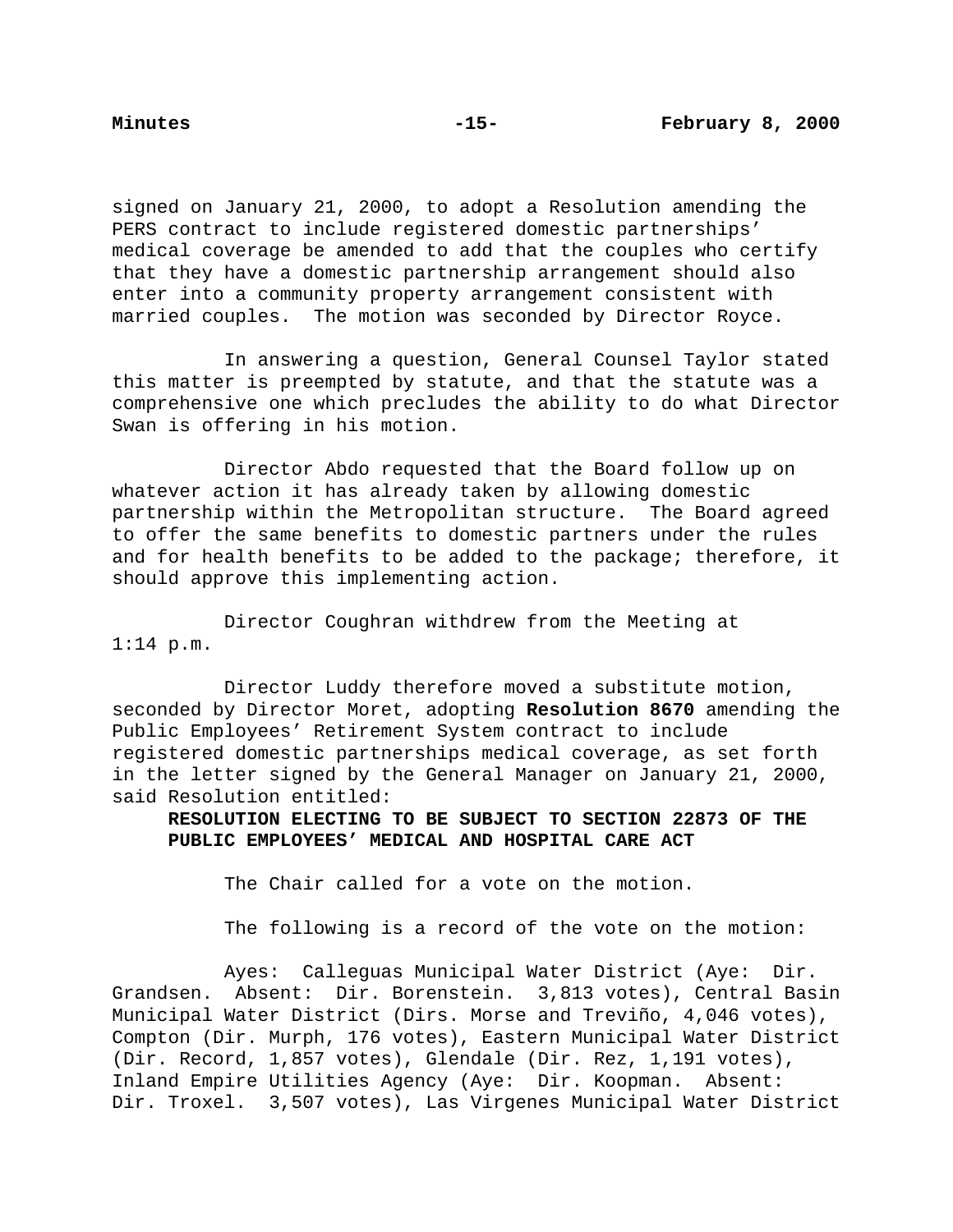(Dir. Peterson, 960 votes), Long Beach, (Dir. Hansen, 1,806 votes), Los Angeles (Ayes: Dirs. Castro, Luddy, Moret, and Wein. Absent: Dirs. Freeman, Herman, and Kosmont. 19,855 votes), Pasadena (Dir. Brick, 973 votes), San Diego County Water Authority (Ayes: Dirs. Parker and Turner. Absent: Dirs. Krauel, Lewis, Tinker, and Watton. 16,443 votes), Santa Monica (Dir. Abdo, 1,129 votes), Torrance (Dir. Wright, 1,241 votes), Upper San Gabriel Valley Municipal Water District (Dirs. Fellow and Forbes, 3,837 votes), West Basin Municipal Water District (Aye: Dir. Little. Absent: Dirs. Barker and Murray. 6,980 votes), Western Municipal Water District of Riverside County (Dir. Mylne, 1,441-1/2 votes). Total 69,255-1/2 votes.

Noes: Anaheim (Dir. Stanton, 1,776 votes), Coastal Municipal Water District (No: Dir. McMurray. Absent: Dir. Owen. 3,151 votes), Fullerton (Dir. Blake, 707 votes), Municipal Water District of Orange County (Dirs. Bannister, Foley, Royce, Swan, and Witt, 13,363 votes), San Marino (Dir. Morris, 221 votes), Western Municipal Water District of Riverside County (Dir. Krieger, 1,441-1/2 votes). Total 20,659-1/2 votes.

Abstains: Beverly Hills (Dir. Harris, 959 votes), Burbank (Dir. Battey, 935 votes), Central Basin Municipal Water District (Dir. Pace, 2,023 votes), Foothill Municipal Water District (Dir. Edwards, 630 votes). Total 4,547 votes.

Absent: San Fernando (Dir. Rascon, 78 votes), Santa Ana (Dir. Coughran, 1,118 votes), Three Valleys Municipal Water District (Dir. Barbosa, 2,711 votes). Total 3,907 votes.

The Chair declared the motion carried by a vote of 69,255-1/2 ayes, 20,659-1/2 noes, 4,547 abstain, and 3,907 absent.

**43900** The Chair reported that Agenda Item 10-5 on dry weather and potential drought planning and preparedness activities for February 2000 was withdrawn from the agenda.

**43901** The following communications were submitted to the Board for information: